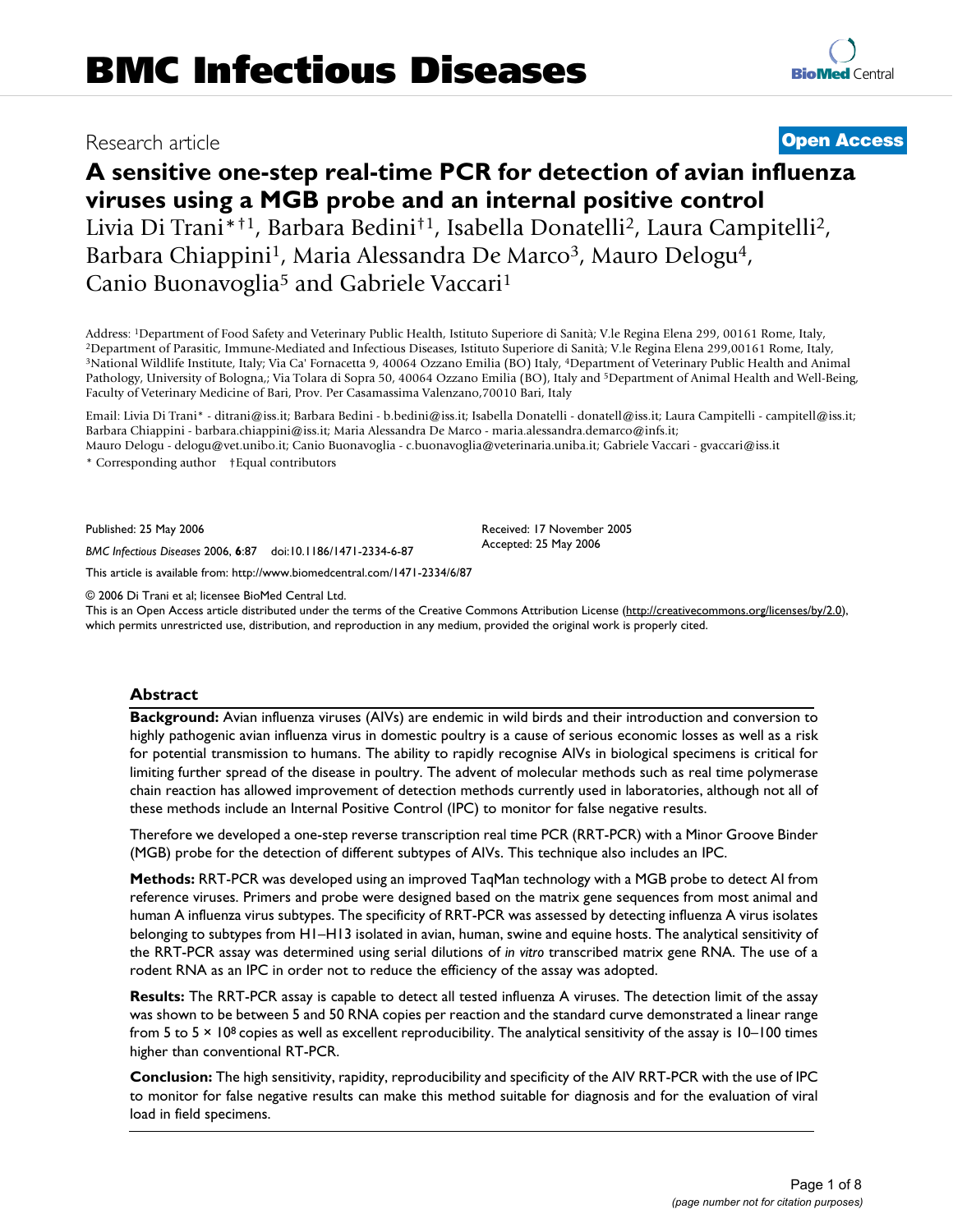# **Background**

Influenza A viruses belong to *Orthomyxoviridae*, a family of enveloped negative-sense, segmented single stranded RNA viruses. Based on major differences within the hemagglutinin (HA) and neuraminidase (NA) proteins, 16 HA and 9 NA subtypes have been recognized, all of which have been isolated from avian species [1-3]. Only the H1, H2, and H3 subtypes have established stable humans lineages, whereas H5, H7 and H9 subtypes have been detected sporadically in humans. Among avian species, wild aquatic birds represent the natural reservoir of all influenza A subtypes from which influenza viruses are introduced in to all other species affected in nature, including domestic poultry. Infections of domestic avian species with low pathogenic avian influenza (LPAI) viruses can be asymptomatic or cause a wide range of clinical signs varying from mild respiratory disease to more severe diseases affecting the respiratory and enteric systems. Highly pathogenic avian influenza viruses (HPAI) cause rapid mortality in poultry, which often approaches 100% of incidence [4]. There is evidence that LPAI viruses carried by wild birds can acquire high virulence after direct transmission to and replication in domestic species. Genetic reassortment of avian, swine and human influenza viruses was considered, until the 1990s, to be the main mechanism whereby novel viruses containing animal virus genes could transmit to humans. However, the zoonotic events in Asia and in Europe caused by H5N1, H9N2 and H7N7 subtypes respectively indicate that AIVs are capable of infecting humans directly [5]. The link between human and avian influenza has raised concern among public health authorities and the scientific community about the prevalence and pandemic potential of AIVs.

Prompt identification of AIVs circulating in the field can help control viral spread in poultry, thereby reducing the potentially serious economic damage as well as the exposure of humans to AIVs. Therefore rapid, highly specific and sensitive assays are required in avian influenza virus diagnosis.

Methods in routine use for avian influenza virus detection and characterization include virus isolation in embryonated eggs followed by identification by haemagglutination-inhibition (HI) or ELISA tests. Viral culture assay is quite sensitive, but time consuming and technically demanding, and requires the presence of infectious viral particles; instead, ELISA for antibodies or antigen is a test of limited specificity [6]. An approach for the rapid identification and detection of AIVs is the application of reverse transcription-PCR (RT-PCR) [7]. Although PCR is one of the most sensitive and specific techniques and the presence of infectious virus is not necessary, the assay requires multiple manipulations of the samples after the amplification step, thus increasing the risk of carryover contamination, and usually does not include an Internal Positive Control (IPC).

Recently, quantitative, fluorescence-based real-time PCR assays have been developed in different formats [8-10]. These methods exhibit good sensitivity, broad dynamic range and are capable of detecting all AIVs subtypes. However, most of these assays detect influenza virus RNA in the absence of an internal control; the inclusion of an amplification control is particularly useful to monitor for false negative results due to RNA degradation or to inhibitory factors, potentially present in clinical samples [11]. This feature can be of critical importance in avian influenza diagnosis: failure to identify a positive AI outbreak in a poultry farm, particularly in the case of highly pathogenic viruses, would not allow to adopt promptly the necessary actions for eradication purpose, thus favouring the undetected spread of the virus to other flocks. This failure could have even more serious consequences in the case of domestic ducks, since in these birds infections with highly pathogenic viruses, such as the H5N1 strains from South East Asia, are often asymptomatic [4].

RRT-PCR assays with new Minor Groove Binder (MGB) probes offer several advantages over existing probes [12]. In fact, a DNA probe with conjugated MGB groups forms a stable duplex with a single-stranded DNA target; therefore it can be shorter than those without MGB groups. In addition the presence of a 3' dark quencher reduces the background fluorescence. Both this features have been shown to improve the specificity and sensitivity of MGB RRT-PCR assay in comparison to RRT-PCR tests using unmodified DNA probes [12].

In this paper, a sensitive MGB RRT-PCR was developed for detection of AIVs with the inclusion of an IPC in order to monitor for possible failures in the diagnostic evaluation of field samples.

# **Methods**

## *Viruses*

Human influenza type A and type B viruses and a number of avian viral pathogens used to test the specificity of influenza A matrix and IPC assays are listed in Table 1 and were selected from the repository of Istituto Superiore Sanità laboratories.

A/Turkey/Italy/214845/02 (Ty/214845) H7N3 virus [13] was propagated in the allantoic cavities of 11-day-old embryonated chicken eggs to produce working stocks of the virus for use as reference virus strain for assay standardization. Virus stocks of Ty/214845 were titrated by end point dilution in Madin Darby canine kidney (MDCK) cells, and the 50% tissue culture infectious doses (TCID $_{50}$ )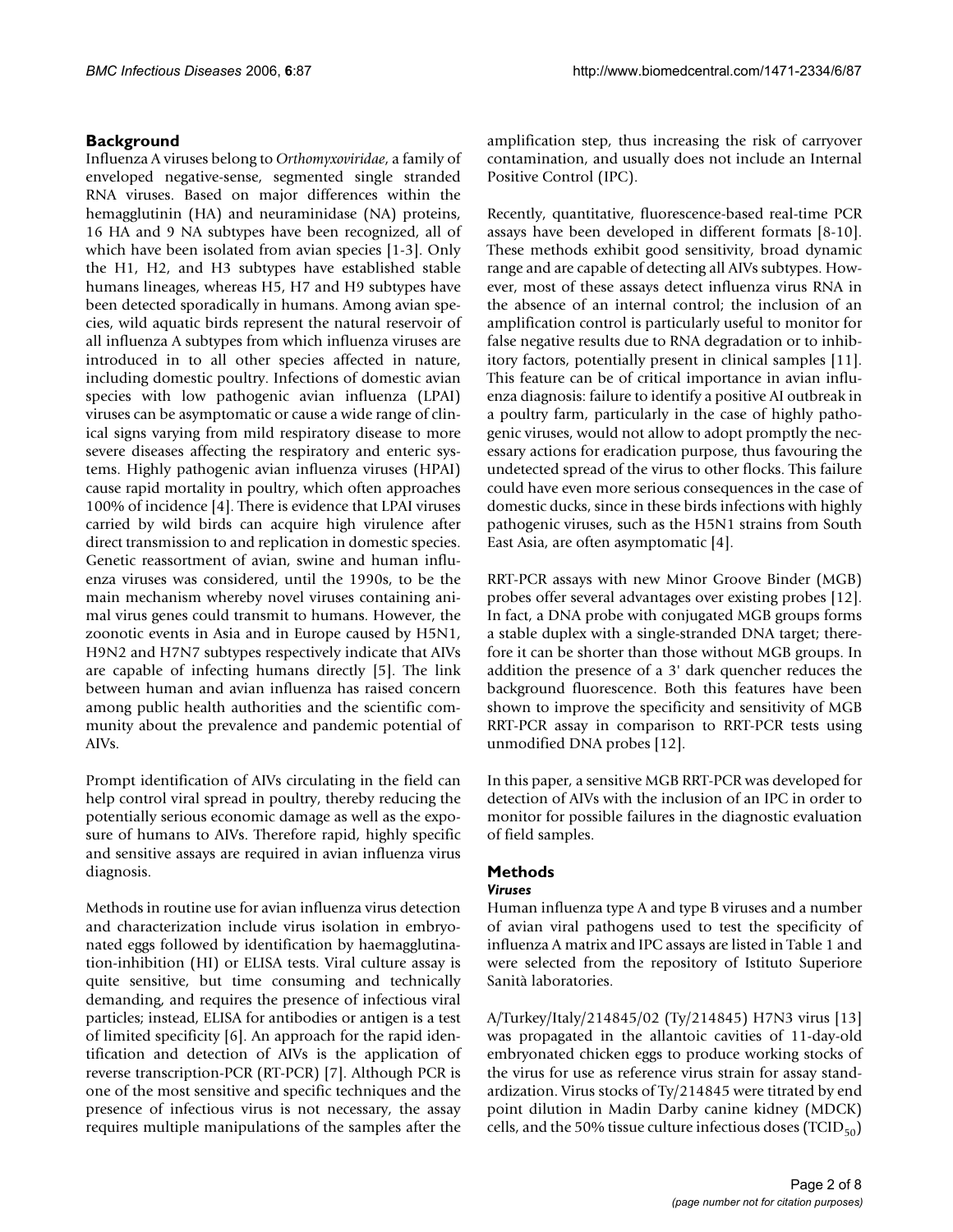| <b>ISOLATE</b>           | <b>HA SUBTYPE</b>              | <b>RESULT</b> |
|--------------------------|--------------------------------|---------------|
| A/Mallard/Italy/70/96    | <b>HINI</b>                    | positive      |
| A/Mallard/Italy/35/99    | H2N3                           | positive      |
| A/Duck/Ukraine/63        | <b>H3N8</b>                    | positive      |
| A/Mallard/Italy/616/01   | <b>H4N6</b>                    | positive      |
| A/Chicken/Italy/312/97   | <b>H5N2</b>                    | positive      |
| A/Mallard/Italy/80/93    | <b>H5N2</b>                    | positive      |
| A/Chicken/Italy/9097/97  | <b>H5N9</b>                    | positive      |
| A/Mallard/Italy/41/00    | <b>H6N8</b>                    | positive      |
| A/Turkey/Italy/214845/02 | <b>H7N3</b>                    | positive      |
| A/Turkey/Ontario/618/68  | <b>H8N4</b>                    | positive      |
| A/Turkey/Wiss/66         | <b>H9N2</b>                    | positive      |
| A/Coot/Italy/125/94      | H <sub>10</sub> N <sub>8</sub> | positive      |
| A/Mallard/Italy/243/00   | HIIN <sub>6</sub>              | positive      |
| A/Duck/Alberta/60/76     | <b>HI2N5</b>                   | positive      |
| A/Gull/Maryland/704/77   | <b>H13N6</b>                   | positive      |
| A/Equine/New Market/2/93 | H <sub>3</sub> N <sub>8</sub>  | positive      |
| A/Equine/Roma/1/91       | H <sub>3</sub> N <sub>8</sub>  | positive      |
| A/Swine/Italy/1421/95    | <b>HINI</b>                    | positive      |
| A/Swine/1184/92          | <b>H3N2</b>                    | positive      |
| A/New Caledonia/20/99    | <b>HINI</b>                    | positive      |
| A/Roma/3/03              | <b>H3N2</b>                    | positive      |
| B/Guandong/120/00        | <b>NA</b>                      | negative      |
| B/Yamagata/16/88         | <b>NA</b>                      | negative      |
| PMV 2 (Ck/Ca/Yucaipa/56) | <b>NA</b>                      | negative      |
| PMV 3 (Tk/1087/82)       | <b>NA</b>                      | negative      |
| PMV4 (Dk/HK/D3/75)       | <b>NA</b>                      | negative      |
| TRTV (But IFF 8544)      | <b>NA</b>                      | negative      |
| <b>IBDV (D-78)</b>       | <b>NA</b>                      | negative      |
| IBV (M41)                | <b>NA</b>                      | negative      |

**Table 1: List of influenza A viruses isolates and other pathogens tested for RRT-PCR specificity assay.**

NA: not applicable

PMV: paramixovirus

TRTV:turkey rhinotracheitis virus

IBDV:infectious bursal disease virus

IBV:avian infection bronchitis virus

were calculated as previously described [14] in a modified ELISA test that identifies the expression of influenza A virus nucleoprotein in infected cells. Moreover to determine the virus titer in 50% egg infectious dose  $(EID_{50})$ , 10-day old fertile hen eggs were inoculated with Ty/ 214845 and the allantoic fluid was collected and tested for hemagglutination. The virus titer was determined using the Reed and Muench method [15]. The Ty/214845 virus, with a TCID<sub>50</sub> of 10<sup>7.34</sup>/ml and a EID<sub>50</sub> of 10<sup>8.25</sup>/ml, was used as the stock virus in the assay. A series of 10-fold dilutions of the stock virus sample in transport medium were prepared and stored at -80°C until use for RNA extraction. Transport medium consisted of PBS/Glycerol (1:1) supplemented with potassium penicillin (1,000 U/ ml), streptomycin sulfate (200 μg/ml), gentamicin sulfate (240 μg/ml), polymyxin B (100 Unit/ml) and mycostatin (50 Unit/ml). These antibiotics were from Sigma-Aldrich Co. (St Louis, MI).

#### *Field specimens*

To evaluate the applicability of the test as a diagnostic method in the screening of field specimens, we analysed retrospectively one hundred samples collected during surveillance studies in wild waterfowl [16]. Cloacal swabs were collected from ducks using sterile cotton swabs and resuspended in the transport medium described above. Ten of these samples had been shown to be positive for influenza type A by standard virus isolation procedures. Twenty pools of five cloacal swabs each were prepared before viral RNA extraction. Ten of the pools were obtained mixing one positive with four negative AI samples, while each of the remaining pools contained five negative AI cloacal swabs only. All twenty pools were spiked with IPC RNA before the extraction step (see section Internal Positive Control).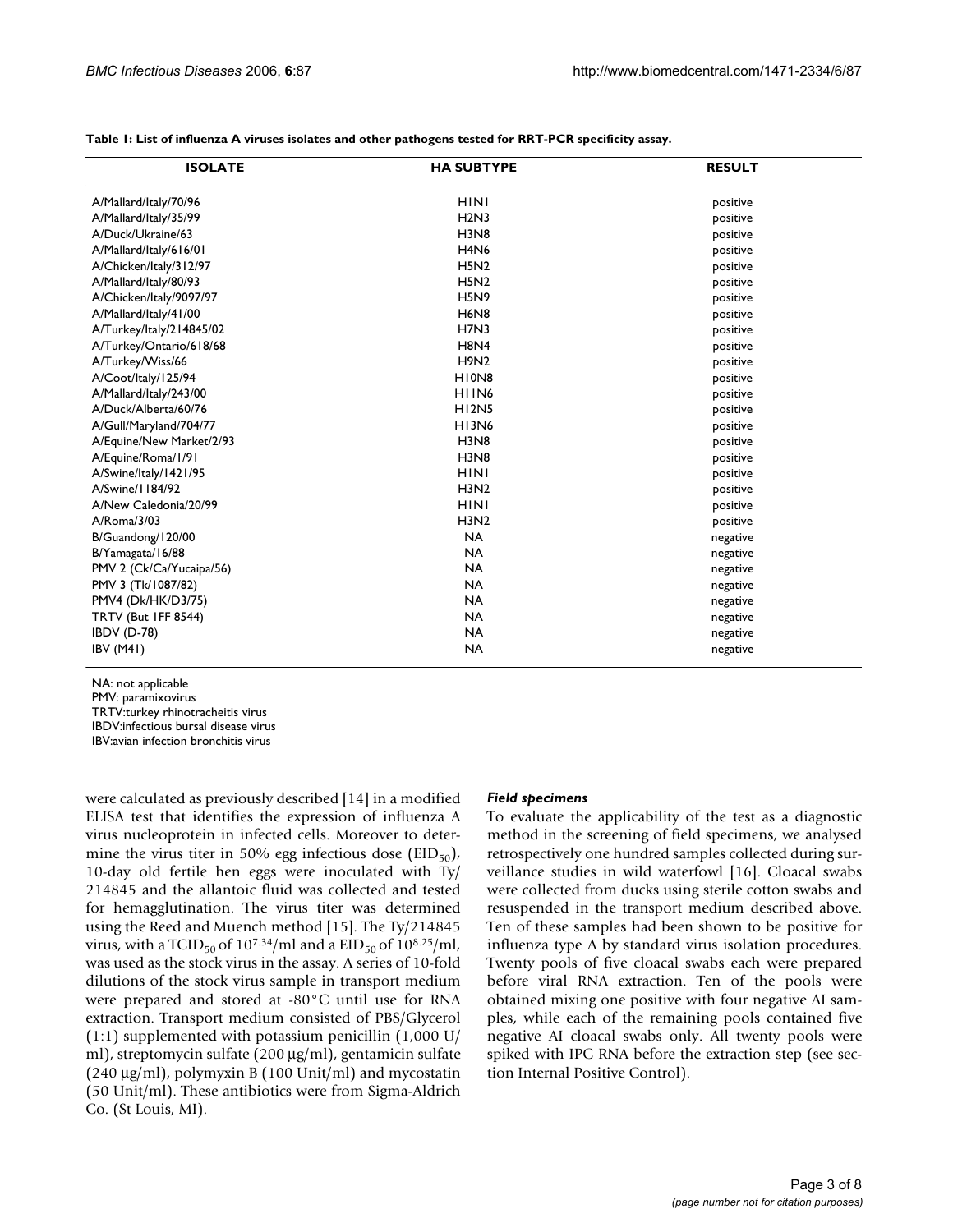#### *Primer and probe design*

The primers and probe were designed based on the sequence homology of the matrix gene (segment 7) among different subtypes of influenza A strains of avian, human, swine and equine origin. A 147 bp region located at the 5'end of the matrix gene (nucleotides 32–179), which represents one of the highly conserved regions of the virus gene, was chosen as the target region for primer amplification. The fluorogenic MGB probe, labelled at 5' with FAM and at 3' with a dark quencher dye, was designed to anneal to an internal sequence of the amplified region. The sense and antisense primers and MGB probe were designated M-Flu1, M-Flu2, and M-Fluprob (Table 2), respectively, and were designed using the Primer Express v. 1.5 software (Applied Biosystems, Foster City, CA).

#### *Standard RNA synthesis*

*In vitro* transcribed matrix gene RNA of Ty/214845 was used to determine the detection limit of the assay as a positive control. The entire 1027 bp long matrix gene was amplified with a specific set of primers (sequences are available upon request) and the product was purified using the QIAquick gel extraction kit (Qiagen) and ligated to the PCR2.1 vector using the TOPO™ TA cloning kit (Invitrogen Corp, Carlsbad, CA). To verify that the construct obtained (pFluA) had no mutations in the sequences corresponding to the primers and probe positions and to determine the sequence and orientation of the insert, nucleotide sequencing was performed using ABI BigDye Terminator v. 1.1 sequencing kit and the ABI-Prism 310 sequencer (Applied Biosystems). The plasmid pFluA, which possesses a T7 promoter, was linearised at the end of the matrix protein gene and then purified using the Wizard DNA Clean-up kit (Promega, Madison, WI). DNA concentration at two dilutions (1:100 and 1:1000 in TE buffer, pH 8) was measured as OD units at 260 nm and the number of plasmid copies in the extract was calculated from the molecular weight of the plasmid and the insert.

Ten μg of linearized plasmid was transcribed using RiboMax kit from the T7 promoter according to the manufacturer's instructions and quantified by spectrophotometer analysis RNA copy number was then determined following the method of Fronhoffs [17].

Ten-fold dilutions of the RNA transcript, ranging from 1 to 108 copies/μl, were prepared in sterile water and used to determine the analytical sensitivity of the RRT-PCR assay.

#### *Internal positive control*

The rodent glyceraldehyde-3-phosphate dehydrogenase (GAPDH) RNA was chosen as an IPC. The commercial kit (supplied by Applied Biosystems) contained GAPDH reagents designed to detect rat, mouse and chinese hamster GAPDH genes by means of gene specific primers and probe.

For evaluation of inhibition effects, 25, 2.5, 0.25, 0.025, 0.0025 0.00025 ng of the IPC RNA were added to the RRT-PCR in addiction to 5 copies of *in vitro* transcribed matrix gene RNA. In the evaluation of the extraction phase with the reference virus, 0.3 ng of RNA IPC were added prior to this step in order to obtain in the final RRT-PCR a maximum concentration of 0.025 ng. This was calculated taking into account that each sample is eluted in 60 μl as above described and only 5 μl of this mixture is used in the RRT-PCR.

The GAPDH RNA was detected using forward and reverse primers and the TaqMan VIC labelled probe, according to the instructions of the manufacturer, in the multiplexed RRT-PCR assay described below.

#### *Extraction of viral RNA*

Total RNA was extracted from all types of viruses using QiAmp Viral RNA Mini kit (Qiagen GmbH, Hilden, Germany) according to the manufacturer's instructions. Briefly, 210 μl of sample containing transport medium spiked with 6 μl of IPC RNA were mixed with the provided lysis buffer and left for at least 10 min at room temperature. After the addition of 560 μl of 97% ethanol, the liquid was repeatedly run in a spin-column more than once until it was finished. Finally, RNA was eluted in 60 μl of RNase-free water and, after addition of 20 unit of RNase inhibitor, was stored at -80°C until use. In the negative control, sterile water was added instead of the specimen.

Influenza A viruses, listed in Table 1, were also extracted without IPC RNA, in order to test the rodent primers and probe specificity.

#### **Table 2: Primers and MGB-probe designed in this work**

| <b>NAME</b> | SEQUENCE (5'-3')              | <b>LOCATION</b> (nt)<br><b>SENSE</b> |  |
|-------------|-------------------------------|--------------------------------------|--|
| M-Flul      | CTTCTAACCGAGGTCGAAACGTA       | $32 - 54$                            |  |
| M-Flu2      | <b>GGATTGGTCTTGTCTTTAGCCA</b> | $158 - 179$<br>-                     |  |
| M-Fluprob   | FAM-CTCGGCTTTGAGGGGGCCTGA-MGB | 74-94                                |  |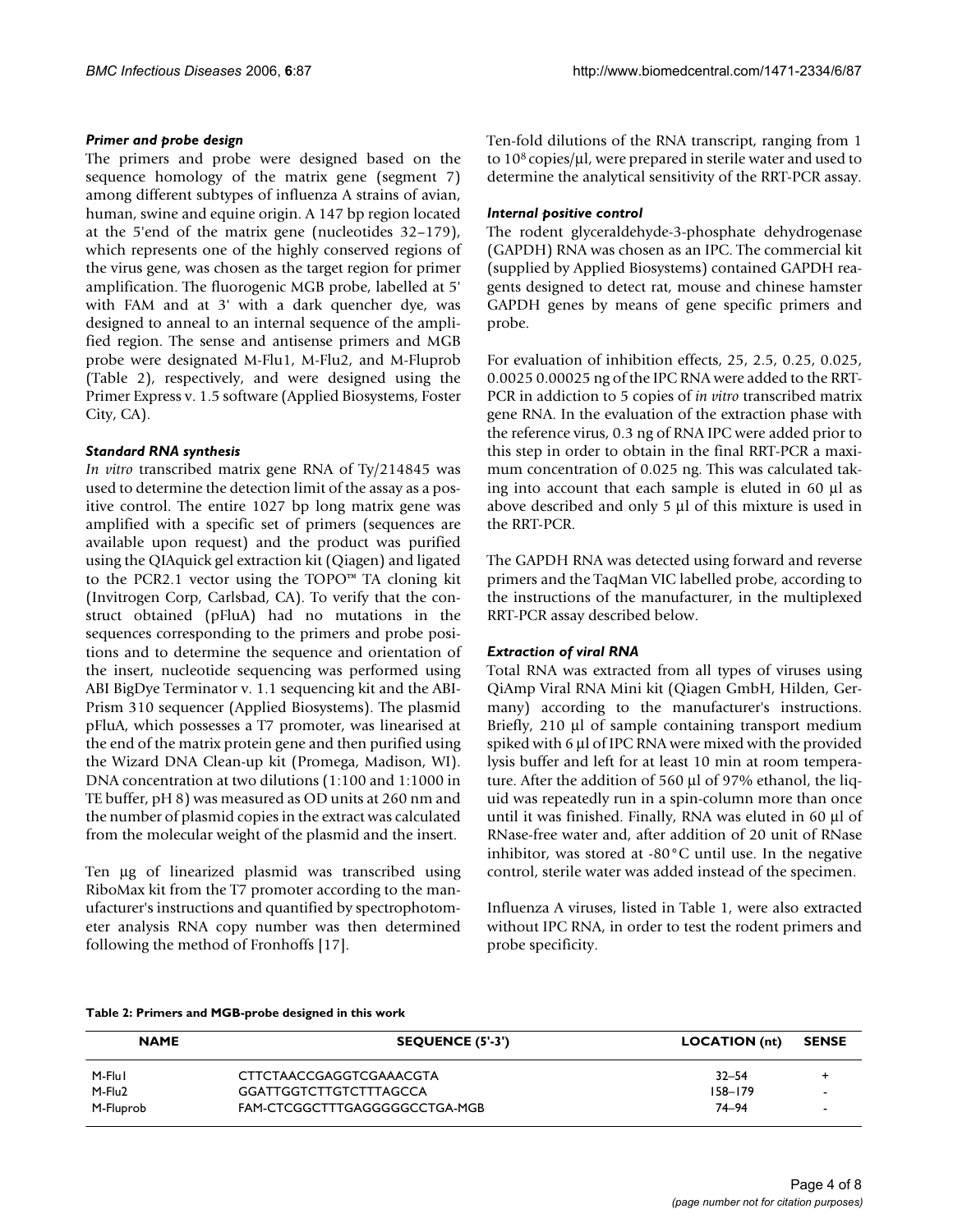# *One-Step Real-Time RT-PCR*

RNA from all samples, were amplified by RRT-PCR assay, run in an ABI Prism 7000 SDS Real-Time apparatus (Applied Biosystems) using the Superscript III Platinum One-step qRT-PCR kit (Invitrogen). The 25 μl reaction volume contained 5 μl of extracted RNA, 1X Superscript III Platinum One-step qRT-PCR reaction mix, 0.5 μl of ROX reference dye as a passive reference, 0.2 μM of each probe and 0.4 μM of each one of the primers for both the matrix gene and rodent RNA. The following thermal profile was used: a single cycle of reverse transcription for 30 min at 45°C, 2 min at 95°C for reverse transcriptase inactivation and DNA polymerase activation followed by 40 amplification cycles of 15 sec at 95°C and 1 min at 60°C each (annealing-extension step). Triplicate negative and positive controls were included in each experiment. Each fluorescent reporter signal was measured against the internal reference dye (ROX) signal to normalize for non-PCRrelated fluorescence fluctuations between samples. The data were collected at the annealing step of each cycle and the threshold cycle (Ct) for each sample was calculated by determining the point at which the fluorescence exceeded the threshold limit.

The standard curve was calculated automatically by plotting the Ct values against each standard of known concentration and by extrapolating the linear regression line of this curve.

# *Specificity and analytical sensitivity of RRT-PCR*

Primers and probe specificity for type A influenza viruses and for IPC were assessed by testing amplification of RNA from influenza virus isolates belonging to the most commonly isolated HA subtypes (H1–H13), represented by either Eurasian or North American lineage avian strains, human, equine and swine viruses, as well as type B human influenza viruses and a panel of avian viral pathogens (Table 1).

To test the analytical sensitivity of the RRT-PCR assay, RNA extracted from ten-fold diluted samples of Ty/ 214845, containing 1 to 0,0001 TCID<sub>50</sub> and 80 to 0.008  $EID_{50}$  of virus were tested. To determine the detection limit of the assay in terms of matrix gene copies number, serial dilutions of *in vitro* transcribed RNA, ranging from 5  $\times$  10<sup>8</sup> to 5 copies/reaction were analysed. The detection limit of the assay was determined as the last dilution at which all 10 replicates of each dilution gave a positive result.

# *Reproducibility of RRT-PCR*

To calculate the reproducibility of the test, three different concentrations of the Ty/214845 virus, corresponding to 100, 1 and 0,01 TCID $_{50}$  respectively, were submitted to absolute quantification using the standard curve built with *in vitro* transcribed RNA (see Standard RNA synthesis section). Each dilution was quantified in triplicate. The Coefficient of Variation (CV) for evaluation of the intraassay repeatability was calculated by testing the three dilutions ten times in the same experiment. To estimate the inter-assay reproducibility, the three dilutions of Ty/ 214845 virus were analyzed in tests independently run in different days.

# *Conventional RT-PCR for detection of avian influenza viruses*

Conventional RT-PCR for influenza A virus, which amplifies a 244 bp fragment of the matrix gene coding sequence, was also performed as previously described [7] on influenza A viruses (Table 1) and clinical specimens.

# **Results** *Specificity*

The primer and probe set was capable of detecting all type A influenza viruses, whereas no signal amplification was observed with influenza B viruses and other avian pathogens. Moreover all samples, including the negative control for the amplification of the matrix gene, gave a positive result in the RRT-PCR assay for IPC specific amplification.

In the IPC specificity assay no signal of fluorescence was obtained using primers and probe specific for rodent RNA amplification.

# *Analytical sensitivity*

The analytical sensitivity of the influenza A RRT-PCR assay was determined by amplification of both RNA extracted from dilutions of a TCID<sub>50</sub> and EID<sub>50</sub> titrated stock of reference virus and of *in vitro* transcribed matrix RNA. The RRT-PCR assay could detect up to 0.001 TCID $_{50}$  of the Ty/ 214845 reference virus (equivalent to 0.08  $EID_{50}$ ) as few as 5 to 50 RNA matrix gene copies per reaction. Evaluation of the assay analytical sensitivity was performed in three different runs. Figure 1 presents one of the experiments that indicates a linear correlation between the Log of the matrix gene copy number and the Ct, with a regression line showing a slope of 3.43 ( $R^2$  = 0.998). To compare the analytical sensitivity of RRT-PCR and RT-PCR, serial dilutions of known amounts of *in vitro* transcribed RNA were also tested by conventional RT-PCR. The results demonstrated that the RT-PCR could detect up to  $5 \times 10^2$  copies of RNA/reaction, which represents a 10-100-fold higher detection limit than that observed with RRT-PCR.

# *Reproducibility*

The intra and inter-assay Coefficients of Variation were calculated using three dilutions of the Ty/214845 virus, corresponding to 100, 1 and 0,01 TCID $_{50}$ , in order to simulate positive samples with a wide range of concentrations. The CV intra-assay for each dilution was 25, 27 and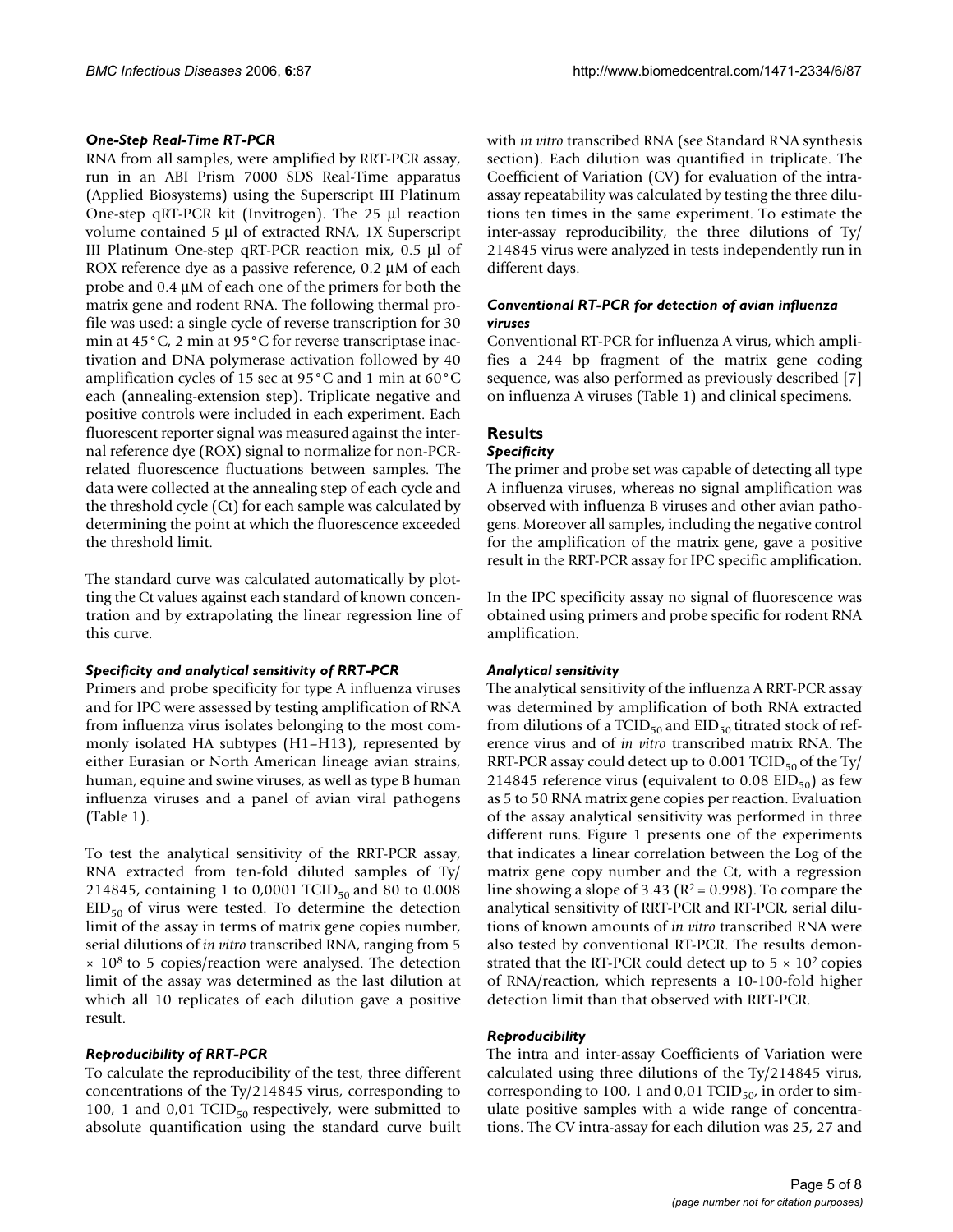

#### **Figure 1**

Standard curve of the matrix gene real-time RRT-PCR assay. Serial 10-fold dilutions of *in vitro* transcribed matrix RNA standard (from 1 to 10  $\frac{8}{2}$  copies/ $\mu$ I) were plotted against the threshold cycle. Each plot represents the mean of 10 replicate amplifications of each dilution. The coefficient of determination  $(R^2)$  and the equation of the regression curve  $(y)$ calculated.

30% respectively, whereas the CV inter-assay was 27, 30, and 41% respectively.

#### *Internal Positive Control and interpretation of results*

The decision to include an IPC in the final assay, added to the matrix gene assay, prompted us to consider the influence of such additional amplification on the detection limit for the influenza virus target and the specificity of the assay to detect the IPC. The highest amount of IPC RNA, which did not influence the Ct for matrix gene RNA amplification, was equal to 0.025 ng/reaction. This amount was then added to the sample containing the lowest amplified quantity of reference virus, corresponding to 0.001 TCID $_{50}$  prior to the extraction step. The amplification of matrix gene RNA confirmed that the detection limit of the reference virus was not influenced by the previously established amount of IPC.

#### *Detection of viral RNA in field samples*

To assess whether the RRT-PCR assay allows the detection of viral RNA in biological samples collected in the field, twenty pools of cloacal swabs, obtained from one hundred faecal samples collected from wild birds, were tested by RRT-PCR. The assay detected the presence of influenza A virus RNA in ten pools, previously found to be positive by both virus culture and conventional RT-PCR (data not shown). For the remaining ten pools, a positive signal was obtained only for rodent RNA, indicating the absence of false negative results.

#### **Discussion**

The epidemics of avian influenza in Asia and, more recently, in some European regions [18], have caused considerable public concern and raised the need of continued vigilance for rapid virus detection in poultry. Rapid and sensitive influenza diagnosis in domestic birds is fundamental to allow the implementation of control measures aimed at containing the outbreaks in poultry, reducing human exposure. Moreover, early influenza detection is important for the screening of potential carriers of influenza A such as wild birds, whose role in the H5N1 spread throughout Asia and most European countries has been hypothesised [18].

Methods used for influenza A identification in birds should be specific enough to allow detection of antigenically and genetically different influenza subtypes. Among them, the RT-PCR technique is widely used to detect influenza viruses directly in specimens collected from animal species susceptible to influenza virus infection and from humans [7].

Recently, new molecular approaches have been described, involving specific fluorogenic probes that allow the simultaneous amplification and visualization of the viral nucleic acid in real-time. Indeed, RRT-PCR assays improve the sensitivity and specificity of gene detection, reduce significantly hands-on time, and allow quantitation of the total amount of nucleic acids.

In this study we present data on a highly sensitive assay for AIV detection by real-time RT-PCR, based on the new MGB probe technology, which includes the use of an IPC to monitor for false negative results. Moreover, our assay could be easily adapted in a quantitative format by using a previously quantified RNA to create a standard curve to which results from unknown samples can be compared.

For this purpose, we designed primers and a probe specific for a region of the matrix gene that is strictly conserved for most influenza A sequences available. In this way, we expected to be able to detect influenza A viruses belonging to all subtypes, and lineages within subtypes. The collected results showed that our RRT-PCR assay is highly specific for detection of all tested influenza A virus strains.

A novel MGB probe for matrix gene detection was used; this type of probe has melting temperatures higher than the common Taq-Man probes, thus allowing the hybridization to the target sequence and consequently the generation of fluorescence signals, even also in the presence of possible mutations within this highly conserved region. Although single-step RRT-PCR is reported to be less sensitive than a two-step amplification method [19], the use of a one-step RRT-PCR was performed in this study to pre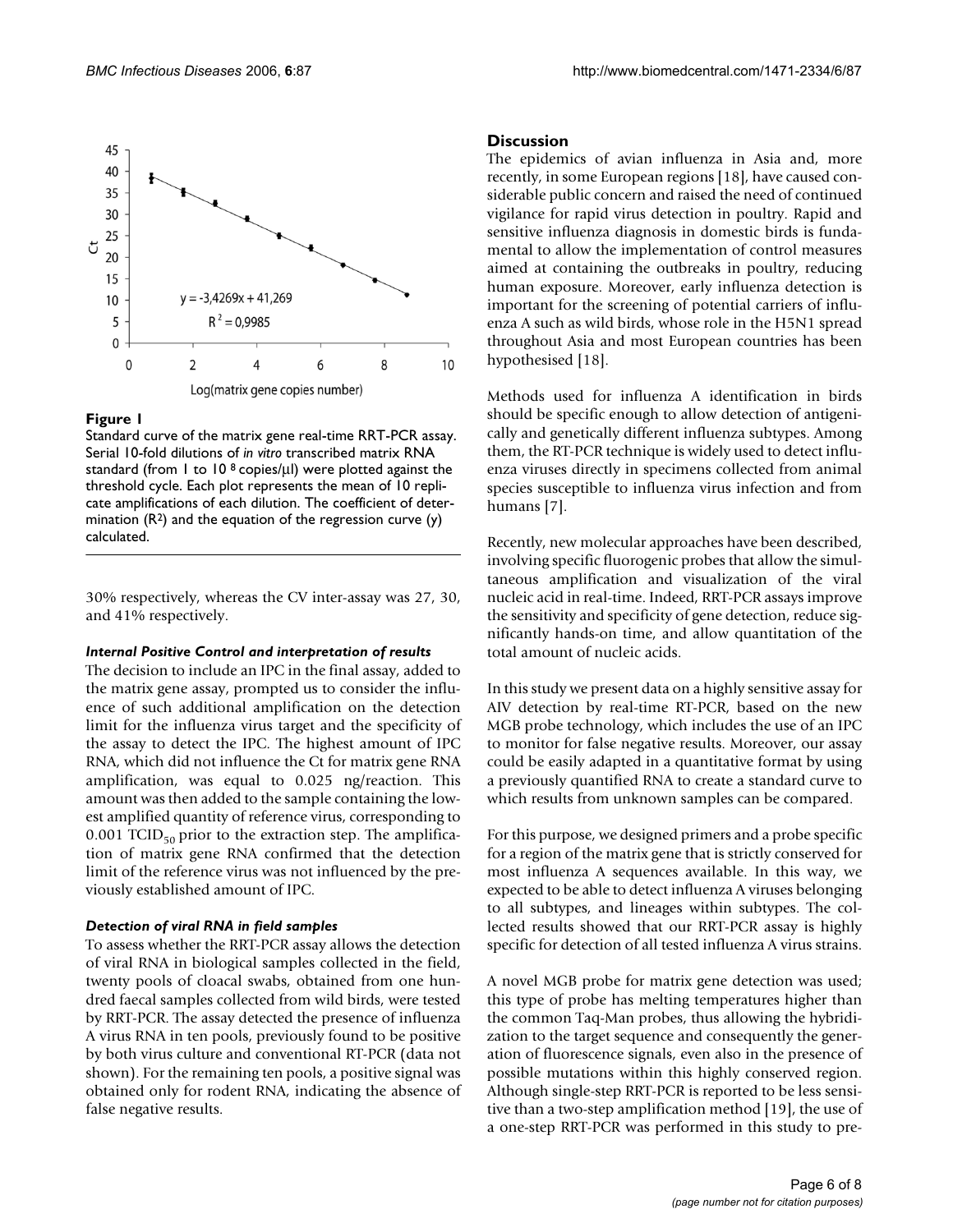vent the risk of cross contamination and to increase the speed of the test. Moreover, the proposed RRT-PCR assay was 10-fold more sensitive compared to the RRT-PCR already published [9,10] and 10–100 fold more sensitive than conventional RT-PCR. This is extremely important in routine diagnostic studies particularly when the amount of influenza A virus RNA in field specimens is low.

Multiple negative controls as well as positive controls should be included in diagnostic RRT-PCR in order to achieve an acceptable level of confidence for the absence of false-positive and/or false-negative results. However, since such controls are generally run in separate tubes, no information about the performance of the extraction and amplification reaction in the sample-containing tubes is usually available. In particular, if amplification is partly inhibited or if there is a partial loss of nucleic acid during sample processing, the sample Ct of IPC will be higher than under ideal conditions, and will consequently yield an artificially low RNA reading on the standard curve [11]. To circumvent this problem, in our system an IPC was added to each sample before the extraction step; it consists of a second target sequence, represented by a rodent RNA, unrelated to the sequence to be detected and available in a commercial kit. Adding the IPC before influenza RNA isolation allows monitoring of the whole process from extraction to RRT-PCR [20,21]. Furthermore, this IPC can be used in multiplex RRT-PCR for detection of other pathogens. Important problems in multiplex RRT-PCR assays with an IPC are competitive effects and loss of sensitivity [20,21] that could be avoided by using low concentrations of the IPC. Nevertheless, an inhibition of IPC amplification could be observed also when very high amounts of RNA target were present. When this partial or complete inhibition of IPC detection caused by high amounts of target RNA occur, it is not significant since IPC is used to monitor for false negative results in the presence of low levels of target RNA [20]. The choice of an RNA as internal positive control was made considering the public availability of such reagents, and represents a potential possible first step in the harmonization of the RRT-PCR assay for influenza diagnostic.

The test described is extremely sensitive, being able to detect 5 to 50 gene copies/reaction of *in vitro* transcribed RNA. The minimum detectable amount of AI reference virus corresponded to  $0.001$  TCID<sub>50</sub>/reaction and  $0.08$  $EID_{50}/$ reaction respectively.

Detection limits for the influenza A virus matrix gene assessed in other TaqMan-PCR assays ranged from 0.006 to 0.2 TCID<sub>50</sub>/ml [22,23,7]. Nevertheless, a comparison of the sensitivity between the different formats of RRT-PCR is difficult because of the use of different viral strains, viral concentration methods and lack of IPC. The availability of reference material is of paramount importance to compare the sensitivity of different diagnostic assays particularly in the light of the current avian influenza H5N1 crisis which would require a global approach in diagnostic laboratories [24]. Finally, results indicate that our test has a good reproducibility, as shown by a low CV within and between performed assay.

The suitability of the RRT-PCR test described in this study as a diagnostic tool for AIV detection was confirmed by testing samples taken from naturally infected birds. In comparison with conventional RT-PCR, the number of viral genome molecules of standard RNA detected by RRT-PCR assay was found to be 2 log lower in these specimens.

# **Conclusion**

The MGB assay described here could be used for the detection of all subtypes of influenza A viruses tested. Quantification of viral load could be important in the study of viral replication both in cell culture models and in animals experimentally infected. This quantification could provides useful tool to evaluate the efficacy of new vaccines and antivirals against AI [25]. This assay, with the insertion of standard curves or a calibrator sample in each run could be easily adapted in a quantitative format.

RRT-PCR tests for avian influenza virus detection have been developed in different formats [26,9,10]. Most of them recognise highly conserved sequences within typespecific genes, such as that coding for the matrix gene, alone or in combination with primers and probe specific against the H5 and/or H7 hemagglutinin subtypes, those capable of evolving into a highly pathogenic phenotype.

The inclusion of the IPC in the assay represents an improvement in the design of a RRT-PCR; IPC is useful to monitor for false negative results due to PCR failure caused by expired reagents, poor technique, equipment failure or presence of enzyme inhibitors in biological samples. Moreover the possibility of screening a large number of samples in a rapid, sensitive and reproducible way could make this assay a possible suitable tool for the routine diagnostic laboratories possessing a RRT-PCR equipment. Infact, although the analysis of a small number of field samples has been reported, this is a first step in the field validation of our RRT-PCR assay and more extensive work, involving the application of the assay on field samples, including also specimens from poultry, will be necessary in the future.

# **Competing interests**

The author(s) declare that they have no competing interests.